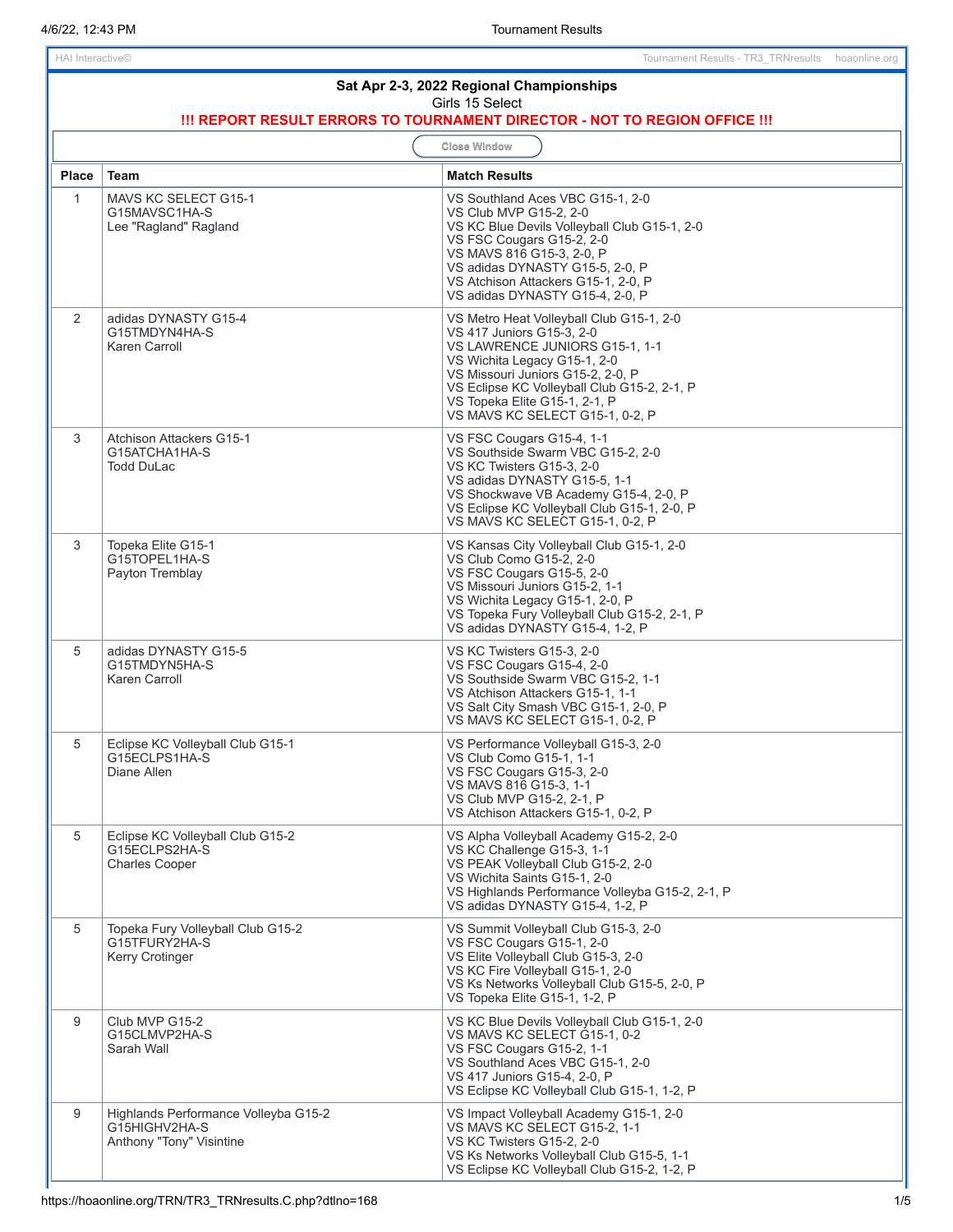4/6/22, 12:43 PM Tournament Results

| <b>Place</b> | Team                                                                       | <b>Match Results</b>                                                                                                                                                                                                                                                                                          |
|--------------|----------------------------------------------------------------------------|---------------------------------------------------------------------------------------------------------------------------------------------------------------------------------------------------------------------------------------------------------------------------------------------------------------|
| 9            | Ks Networks Volleyball Club G15-5<br>G15KNVBC5HA-S<br><b>Whitney Raine</b> | VS KC Twisters G15-2, 1-1<br>VS Impact Volleyball Academy G15-1, 2-0<br>VS MAVS KC SELECT G15-2, 1-1<br>VS Highlands Performance Volleyba G15-2, 1-1<br>VS Topeka Fury Volleyball Club G15-2, 0-2, P                                                                                                          |
| 9            | MAVS 816 G15-3<br>G15MAVSE3HA-S<br><b>Connor Gregston</b>                  | VS FSC Cougars G15-3, 2-0<br>VS Performance Volleyball G15-3, 2-0<br>VS Club Como G15-1, 1-1<br>VS Eclipse KC Volleyball Club G15-1, 1-1<br>VS St. Joe Storm G15-1, 2-1, P<br>VS MAVS KC SELECT G15-1, 0-2, P                                                                                                 |
| 9            | Missouri Juniors G15-2<br>G15MOJRS2HA-S<br><b>Nathan Davis</b>             | VS FSC Cougars G15-5, 2-0<br>VS Kansas City Volleyball Club G15-1, 2-0<br>VS Club Como G15-2, 1-1<br>VS Topeka Elite G15-1, 1-1<br>VS KC Fire Volleyball G15-1, 2-0, P<br>VS adidas DYNASTY G15-4, 0-2, P                                                                                                     |
| 9            | Salt City Smash VBC G15-1<br>G15SMASH1HA-S<br>Maria Aikins                 | VS MAVS KC SELECT G15-3, 2-0<br>VS Topeka Fury Volleyball Club G15-1, 2-0<br>VS SEK SLAMMERS G15-1, 2-0<br>VS 417 Juniors G15-4, 2-0<br>VS adidas DYNASTY G15-5, 0-2, P                                                                                                                                       |
| 9            | Shockwave VB Academy G15-4<br>G15SHOCK4HA-S<br><b>BRANDON PIERCE</b>       | VS OPY Volleyball Club G15-1, 2-0<br>VS St. Joe Storm G15-1, 2-0<br>VS KC Fireball VBC G15-1, 2-0<br>VS KC Challenge G15-2, 1-1<br>VS Atchison Attackers G15-1, 0-2, P                                                                                                                                        |
| 9            | Wichita Legacy G15-1<br>G15DEVTD1HA-S<br>Elaine Robinson                   | VS LAWRENCE JUNIORS G15-1, 1-1<br>VS Metro Heat Volleyball Club G15-1, 2-0<br>VS 417 Juniors G15-3, 2-0<br>VS adidas DYNASTY G15-4, 0-2<br>VS KC Challenge G15-3, 2-0, P<br>VS Topeka Elite G15-1, 0-2, P                                                                                                     |
| 17           | 417 Juniors G15-4<br>G15NETRE4HA-S<br>Kelly Richardson                     | VS SEK SLAMMERS G15-1, 2-0<br>VS MAVS KC SELECT G15-3, 2-0<br>VS Topeka Fury Volleyball Club G15-1, 2-0<br>VS Salt City Smash VBC G15-1, 0-2<br>VS Club MVP G15-2, 0-2, P                                                                                                                                     |
| 17           | KC Challenge G15-3<br>G15KCCHL3HA-S<br>phillip ozias                       | VS PEAK Volleyball Club G15-2, 2-0<br>VS Eclipse KC Volleyball Club G15-2, 1-1<br>VS Wichita Saints G15-1, 1-1<br>VS Alpha Volleyball Academy G15-2, 2-0<br>VS Wichita Legacy G15-1, 0-2, P                                                                                                                   |
| 17           | KC Fire Volleyball G15-1<br>G15KFIRE1HA-S<br>Ann Janesko                   | VS Elite Volleyball Club G15-3, 2-0<br>VS Summit Volleyball Club G15-3, 1-1<br>VS FSC Cougars G15-1, 2-0<br>VS Topeka Fury Volleyball Club G15-2, 0-2<br>VS Missouri Juniors G15-2, 0-2, P                                                                                                                    |
| 17           | St. Joe Storm G15-1<br>G15STJOE1HA-S<br>Elizabeth "Bizzy" Chilcoat         | VS KC Fireball VBC G15-1, 2-0<br>VS Shockwave VB Academy G15-4, 0-2<br>VS KC Challenge G15-2, 2-0<br>VS OPY Volleyball Club G15-1, 2-0<br>VS MAVS 816 G15-3, 1-2, P                                                                                                                                           |
| 21           | Club Como G15-1<br>G15CCOMO1HA-S<br>Carrie McKee                           | VS FSC Cougars G15-3, 2-0<br>VS Eclipse KC Volleyball Club G15-1, 1-1<br>VS MAVS 816 G15-3, 1-1<br>VS Performance Volleyball G15-3, 1-1<br>VS KC Challenge G15-2, 2-0, P<br>VS FSC Cougars G15-2, 2-1, P<br>VS MAVS KC SELECT G15-2, 2-0, P                                                                   |
| 22           | MAVS KC SELECT G15-2<br>G15MAVSC2HA-S<br>Lee "Ragland" Ragland             | VS KC Twisters G15-2, 2-0<br>VS Highlands Performance Volleyba G15-2, 1-1<br>VS Ks Networks Volleyball Club G15-5, 1-1<br>VS Impact Volleyball Academy G15-1, 1-1<br>VS Wichita Saints G15-1, 2-0, P<br>VS 417 Juniors G15-3, 2-0, P<br>VS Summit Volleyball Club G15-3, 2-0, P<br>VS Club Como G15-1, 0-2, P |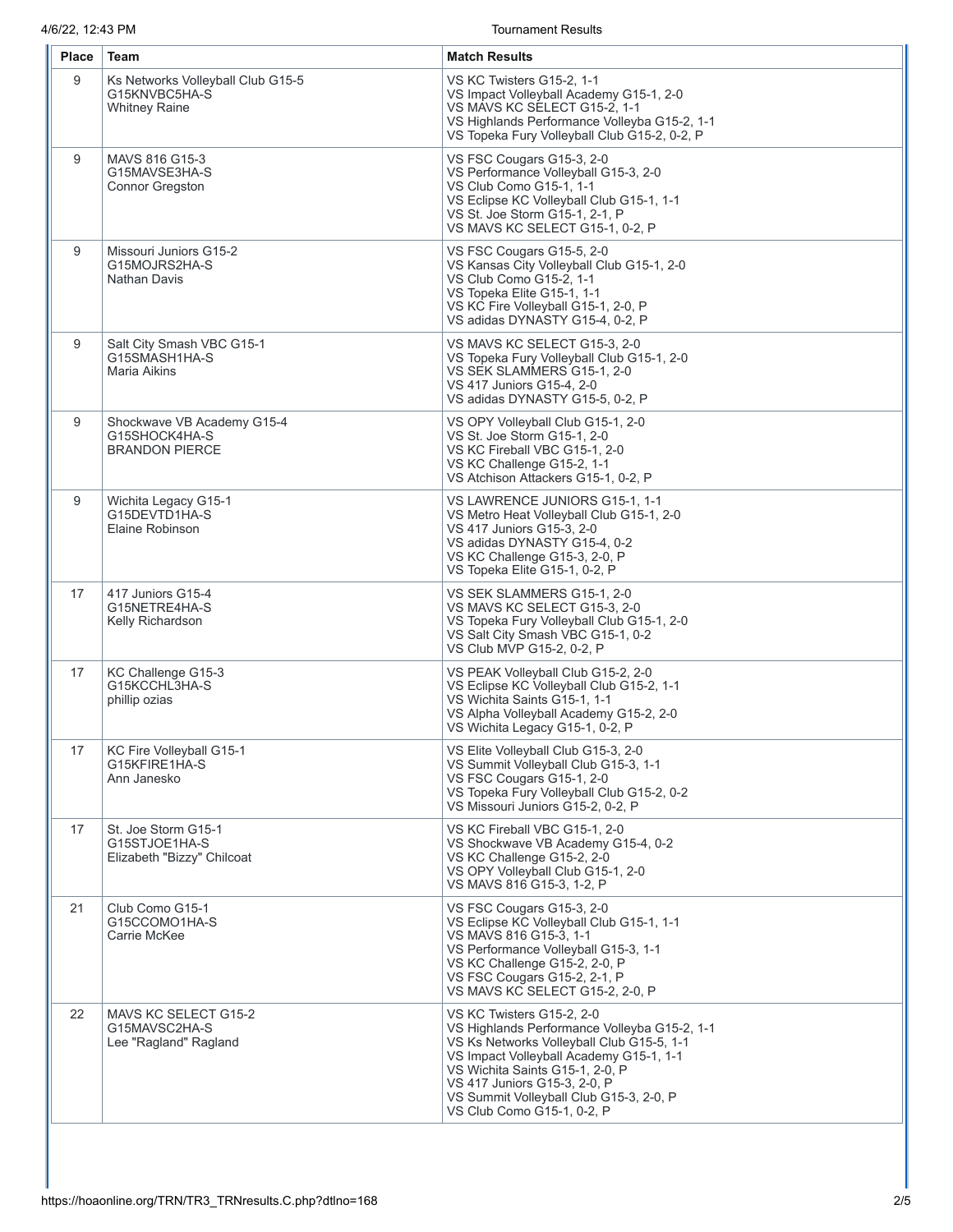4/6/22, 12:43 PM

**Tournament Results** 

| Place | Team                                                                         | <b>Match Results</b>                                                                                                                                                                                                                                                                                              |
|-------|------------------------------------------------------------------------------|-------------------------------------------------------------------------------------------------------------------------------------------------------------------------------------------------------------------------------------------------------------------------------------------------------------------|
| 23    | FSC Cougars G15-2<br>G15FARHA2HA-S<br>Alexi Keating                          | VS KC Blue Devils Volleyball Club G15-1, 2-0<br>VS Southland Aces VBC G15-1, 2-0<br>VS Club MVP G15-2, 1-1<br>VS MAVS KC SELECT G15-1, 0-2<br>VS MAVS KC SELECT G15-3, 2-1, P<br>VS Club Como G15-1, 1-2, P                                                                                                       |
| 23    | Summit Volleyball Club G15-3<br>G15SUMMT3HA-S<br>Erin Wilson                 | VS Topeka Fury Volleyball Club G15-2, 0-2<br>VS KC Fire Volleyball G15-1, 1-1<br>VS Elite Volleyball Club G15-3, 2-0<br>VS FSC Cougars G15-1, 2-0<br>VS Kansas City Volleyball Club G15-1, 2-0, P<br>VS MAVS KC SELECT G15-2, 0-2, P                                                                              |
| 25    | 417 Juniors G15-3<br>G15NETRE3HA-S<br>Kelly Richardson                       | VS LAWRENCE JUNIORS G15-1, 2-0<br>VS adidas DYNASTY G15-4, 0-2<br>VS Wichita Legacy G15-1, 0-2<br>VS Metro Heat Volleyball Club G15-1, 2-0<br>VS MAVS KC SELECT G15-2, 0-2, P                                                                                                                                     |
| 25    | Kansas City Volleyball Club G15-1<br>G15KCVBC1HA-S<br>Jason Long             | VS Topeka Elite G15-1, 0-2<br>VS Missouri Juniors G15-2, 0-2<br>VS FSC Cougars G15-5, 1-1<br>VS Club Como G15-2, 2-0<br>VS Summit Volleyball Club G15-3, 0-2, P                                                                                                                                                   |
| 25    | KC Challenge G15-2<br>G15KCCHL2HA-S<br>phillip ozias                         | VS KC Fireball VBC G15-1, 2-0<br>VS OPY Volleyball Club G15-1, 2-0<br>VS St. Joe Storm G15-1, 0-2<br>VS Shockwave VB Academy G15-4, 1-1<br>VS Club Como G15-1, 0-2, P                                                                                                                                             |
| 25    | MAVS KC SELECT G15-3<br>G15MAVSC3HA-S<br>Lee "Ragland" Ragland               | VS Salt City Smash VBC G15-1, 0-2<br>VS 417 Juniors G15-4, 0-2<br>VS SEK SLAMMERS G15-1, 2-0<br>VS Topeka Fury Volleyball Club G15-1, 1-1<br>VS FSC Cougars G15-4, 2-1, P<br>VS FSC Cougars G15-2, 1-2, P                                                                                                         |
| 29    | FSC Cougars G15-4<br>G15FARHA4HA-S<br>Alexi Keating                          | VS Atchison Attackers G15-1, 1-1<br>VS adidas DYNASTY G15-5, 0-2<br>VS KC Twisters G15-3, 1-1<br>VS Southside Swarm VBC G15-2, 2-0<br>VS MAVS KC SELECT G15-3, 1-2, P                                                                                                                                             |
| 29    | Wichita Saints G15-1<br>G15SAINT1HA-S<br>Mary "Mari" RECH                    | VS PEAK Volleyball Club G15-2, 2-0<br>VS Alpha Volleyball Academy G15-2, 1-1<br>VS KC Challenge G15-3, 1-1<br>VS Eclipse KC Volleyball Club G15-2, 0-2<br>VS MAVS KC SELECT G15-2, 0-2, P                                                                                                                         |
| 31    | Performance Volleyball G15-3<br>G15PFMVB3HA-S<br><b>Steven Hayes</b>         | VS Eclipse KC Volleyball Club G15-1, 0-2<br>VS MAVS 816 G15-3, 0-2<br>VS FSC Cougars G15-3, 1-1<br>VS Club Como G15-1, 1-1<br>VS Southland Aces VBC G15-1, 2-0, P<br>VS Southside Swarm VBC G15-2, 2-0, P<br>VS Topeka Fury Volleyball Club G15-1, 2-0, P<br>VS Club Como G15-2, 2-0, P                           |
| 32    | Club Como G15-2<br>G15CCOMO2HA-S<br>Carrie McKee                             | VS FSC Cougars G15-5, 1-1<br>VS Topeka Elite G15-1, 0-2<br>VS Missouri Juniors G15-2, 1-1<br>VS Kansas City Volleyball Club G15-1, 0-2<br>VS LAWRENCE JUNIORS G15-1, 2-0, P<br>VS Impact Volleyball Academy G15-1, 2-0, P<br>VS Alpha Volleyball Academy G15-2, 2-0, P<br>VS Performance Volleyball G15-3, 0-2, P |
| 33    | Alpha Volleyball Academy G15-2<br>G15ALPHA2HA-S<br>Shane Morton              | VS Eclipse KC Volleyball Club G15-2, 0-2<br>VS Wichita Saints G15-1, 1-1<br>VS PEAK Volleyball Club G15-2, 2-0<br>VS KC Challenge G15-3, 0-2<br>VS FSC Cougars G15-1, 2-1, P<br>VS Club Como G15-2, 0-2, P                                                                                                        |
| 33    | Topeka Fury Volleyball Club G15-1<br>G15TFURY1HA-S<br><b>Kerry Crotinger</b> | VS SEK SLAMMERS G15-1, 2-0<br>VS Salt City Smash VBC G15-1, 0-2<br>VS 417 Juniors G15-4, 0-2<br>VS MAVS KC SELECT G15-3, 1-1<br>VS OPY Volleyball Club G15-1, 2-0, P<br>VS Performance Volleyball G15-3, 0-2, P                                                                                                   |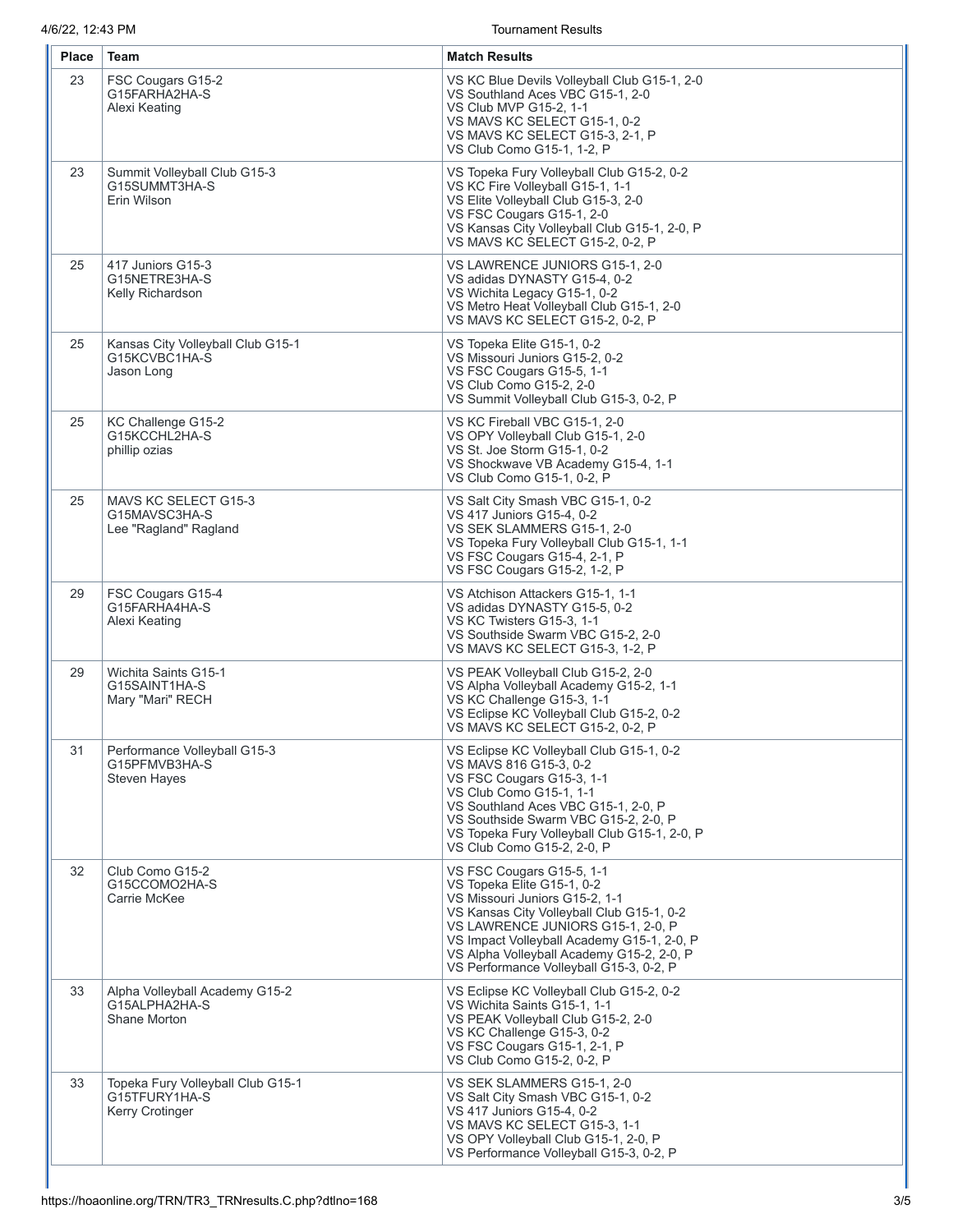4/6/22, 12:43 PM Tournament Results

| Place | Team                                                                      | <b>Match Results</b>                                                                                                                                                                                                                                                      |
|-------|---------------------------------------------------------------------------|---------------------------------------------------------------------------------------------------------------------------------------------------------------------------------------------------------------------------------------------------------------------------|
| 35    | FSC Cougars G15-1<br>G15FARHA1HA-S<br>Alexi Keating                       | VS Elite Volleyball Club G15-3, 2-0<br>VS Topeka Fury Volleyball Club G15-2, 0-2<br>VS KC Fire Volleyball G15-1, 0-2<br>VS Summit Volleyball Club G15-3, 0-2<br>VS Alpha Volleyball Academy G15-2, 1-2, P                                                                 |
| 35    | Impact Volleyball Academy G15-1<br>G15IMPVB1HA-S<br><b>Courtney Myers</b> | VS Highlands Performance Volleyba G15-2, 0-2<br>VS Ks Networks Volleyball Club G15-5, 0-2<br>VS KC Twisters G15-2, 1-1<br>VS MAVS KC SELECT G15-2, 1-1<br>VS Club Como G15-2, 0-2, P                                                                                      |
| 35    | OPY Volleyball Club G15-1<br>G15OPYVC1HA-S<br><b>Brian Doussa</b>         | VS Shockwave VB Academy G15-4, 0-2<br>VS KC Challenge G15-2, 0-2<br>VS KC Fireball VBC G15-1, 1-1<br>VS St. Joe Storm G15-1, 0-2<br>VS Topeka Fury Volleyball Club G15-1, 0-2, P                                                                                          |
| 35    | Southside Swarm VBC G15-2<br>G15SWARM2HA-S<br>Christopher "Chris" Heman   | VS KC Twisters G15-3, 2-0<br>VS Atchison Attackers G15-1, 0-2<br>VS adidas DYNASTY G15-5, 1-1<br>VS FSC Cougars G15-4, 0-2<br>VS Performance Volleyball G15-3, 0-2, P                                                                                                     |
| 39    | <b>LAWRENCE JUNIORS G15-1</b><br>G15LAWJR1HA-S<br><b>Traci Marcum</b>     | VS Wichita Legacy G15-1, 1-1<br>VS 417 Juniors G15-3, 0-2<br>VS Metro Heat Volleyball Club G15-1, 1-1<br>VS adidas DYNASTY G15-4, 1-1<br>VS Club Como G15-2, 0-2, P                                                                                                       |
| 39    | Southland Aces VBC G15-1<br>G15ACESV1HA-S<br>Dana Sutcliffe               | VS MAVS KC SELECT G15-1, 0-2<br>VS FSC Cougars G15-2, 0-2<br>VS KC Blue Devils Volleyball Club G15-1, 1-1<br>VS Club MVP G15-2, 0-2<br>VS Performance Volleyball G15-3, 0-2, P                                                                                            |
| 41    | Elite Volleyball Club G15-3<br>G15EVBCS3HA-S<br>Brenda "Bre" Barnes       | VS KC Fire Volleyball G15-1, 0-2<br>VS FSC Cougars G15-1, 0-2<br>VS Summit Volleyball Club G15-3, 0-2<br>VS Topeka Fury Volleyball Club G15-2, 0-2<br>VS FSC Cougars G15-5, 2-1, P<br>VS PEAK Volleyball Club G15-2, 2-0, P<br>VS KC Fireball VBC G15-1, 2-0, P           |
| 42    | KC Fireball VBC G15-1<br>G15KCFVB1HA-S<br>Melanie Linville                | VS KC Challenge G15-2, 0-2<br>VS St. Joe Storm G15-1, 0-2<br>VS OPY Volleyball Club G15-1, 1-1<br>VS Shockwave VB Academy G15-4, 0-2<br>VS FSC Cougars G15-3, 2-0, P<br>VS SEK SLAMMERS G15-1, 2-0, P<br>VS Elite Volleyball Club G15-3, 0-2, P                           |
| 43    | PEAK Volleyball Club G15-2<br>G15PEAKV2HA-S<br><b>Phillip Boldridge</b>   | VS Wichita Saints G15-1, 0-2<br>VS KC Challenge G15-3, 0-2<br>VS Alpha Volleyball Academy G15-2, 0-2<br>VS Eclipse KC Volleyball Club G15-2, 0-2<br>VS KC Twisters G15-2, 2-0, P<br>VS Metro Heat Volleyball Club G15-1, 2-1, P<br>VS Elite Volleyball Club G15-3, 0-2, P |
| 43    | <b>SEK SLAMMERS G15-1</b><br>G15TANYA1HA-S<br>Tanya Reddick               | VS 417 Juniors G15-4, 0-2<br>VS Topeka Fury Volleyball Club G15-1, 0-2<br>VS MAVS KC SELECT G15-3, 0-2<br>VS Salt City Smash VBC G15-1, 0-2<br>VS KC Twisters G15-3, 2-0, P<br>VS KC Blue Devils Volleyball Club G15-1, 2-0, P<br>VS KC Fireball VBC G15-1, 0-2, P        |
| 45    | FSC Cougars G15-3<br>G15FARHA3HA-S<br>Alexi Keating                       | VS MAVS 816 G15-3, 0-2<br>VS Club Como G15-1, 0-2<br>VS Performance Volleyball G15-3, 1-1<br>VS Eclipse KC Volleyball Club G15-1, 0-2<br>VS KC Fireball VBC G15-1, 0-2, P                                                                                                 |
| 45    | FSC Cougars G15-5<br>G15FARHA5HA-S<br>Alexi Keating                       | VS Missouri Juniors G15-2, 0-2<br>VS Club Como G15-2, 1-1<br>VS Kansas City Volleyball Club G15-1, 1-1<br>VS Topeka Elite G15-1, 0-2<br>VS Elite Volleyball Club G15-3, 1-2, P                                                                                            |